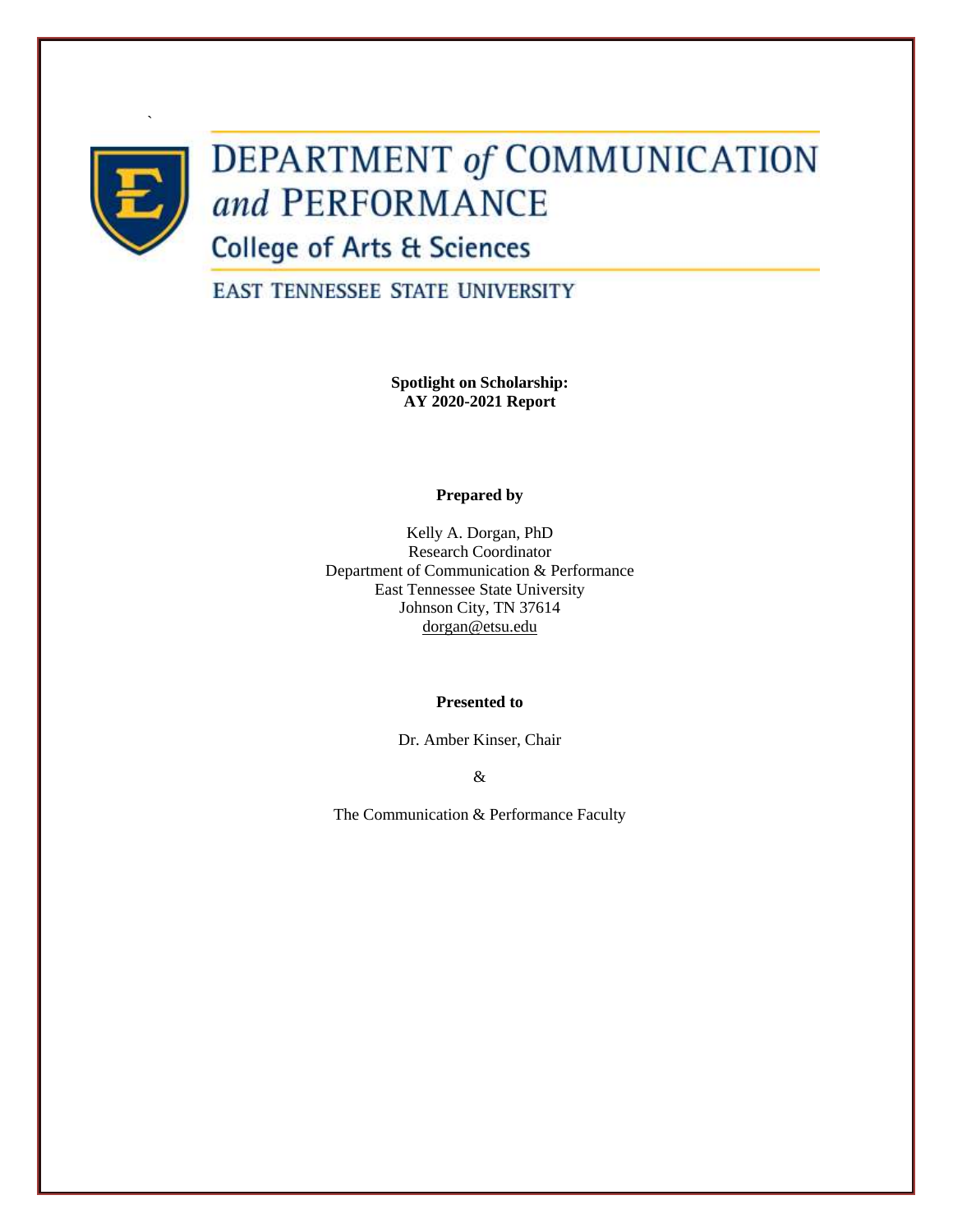

# **DEPARTMENT of COMMUNICATION** and PERFORMANCE

**College of Arts & Sciences** 

**EAST TENNESSEE STATE UNIVERSITY** 

December 2, 2021

Dear, Friends:

As you may know, I have been assembling these spotlight reports for over a decade now, giving me an interesting vantage point from which to see the Department of Communication and Performance's scholarly and creative endeavors. It has been humbling and exhilarating observing your continued efforts at producing great works and engaging communities during these transformative times.

# **Virtually Awesome**

Faculty have found ways to engage and serve communities in meaningful ways throughout the pandemic. Dr. Delanna Reed performed stories via Zoom and in person as part of her partnership with Jonesborough Storytellers Guild. Professor Nancy Donoval coordinated the online (and sold out) [Summer Storytelling Institutes](https://www.etsu.edu/cas/comm_perform/academics/storytelling.php)<sup>i</sup>. She was also the featured performer for The Grapevine Storytelling Series based in Washington, DC and held over Zoom.

Senior Lecturer Laughton Messmer and Dr. Erin Messmer continued guiding the Speech and Debate Team to wins, attending both face-to-face and virtual events. Two of our students (Emily Napier and Brooke Hornberger), in fact, qualified for American Forensics Association-National Speech Tournament, a prestigious event for individual speech competition. This brings me to a quick aside:

Lecturer Donna Paulsen is stepping into the role of Assistant Director for the debate team as Erin takes on the hefty responsibility of leading our Learning Support initiative (and that's on top of Dr. Erin B. Messmer's successful completion of her dissertation, as you'll read below).

In July, Dr. Amber Kinser participated in an entertaining and informative conversation about holiday gatherings on the National Communication Association's podcast, *[Communication Matters](https://natcompodcast.podbean.com/e/fourth-of-july-1624919980/?fbclid=IwAR3nWe10O7HoI_miHrMPfWYGOMy47SAAjffTGD4tF8Yxqcl-6CgiRCAV2YA)ii ,* and Dr. Kelly Dorgan had her essay "Custodian of Our Story" featured on a community radio station based in New England.

Dr. Wesley Buerkle took his performative fathering research to an online popular culture conference. Dr. Christine Anzur spoke with the ETSU Expedition Leader Student Organization. Additionally, Christine, Laughton, Donna, and Senior Lecturer Jamie Sproles gave virtual presentations to several Appalachian high schools. Continue reading about these, and more, virtual outreach events.

# **Socially Significant**

Throughout the 2020-2021 academic year, Department Chair Amber Kinser oversaw our responses to troubling but socially relevant events. She worked with faculty to draft, revise, and issue several written statements. Read more about those statements [here](https://www.etsu.edu/cas/comm_perform/dept_news.php)<sup>iii</sup> and later in the report.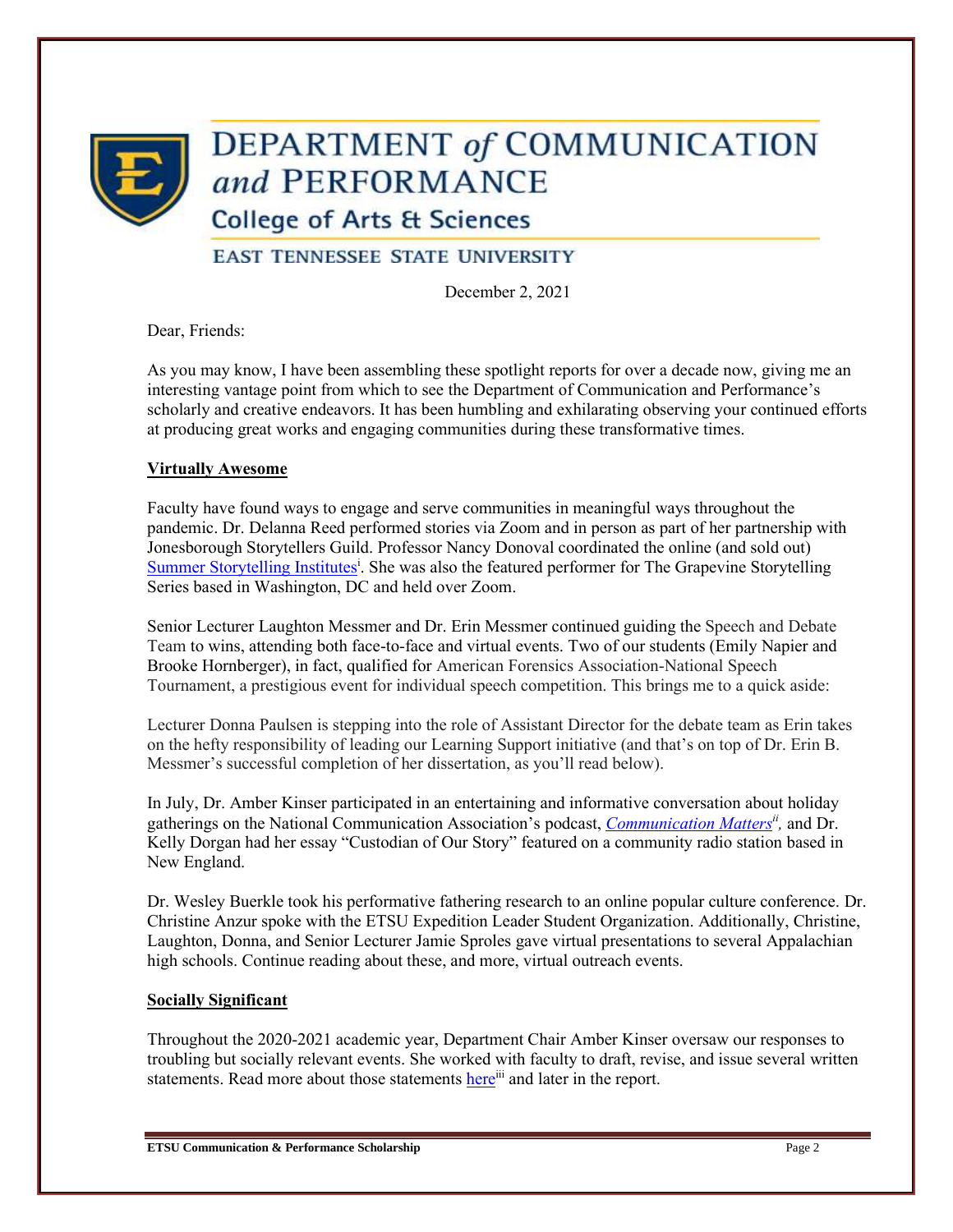In and out of the classroom, Amber remains committed to the advancement of diversity, equity, and inclusion, explaining why the department co-sponsored an ETSU virtual event with queer Latinx author and activis[t Gabby Rivera](https://gabbyrivera.com/)<sup>iv</sup>. Continue reading about her other contributions to social-justice movements, including her classroom activities and requirements.

Jamie and Christine introduced new scholarly works and assignments in their courses, bridging research and instruction about social justice, privilege, and oppression. Dr. Andrew Herrmann and Kelly both shared essays about race, racism, and racial communication off campus.

Adding to his heavy schedule, Wesley joined the **ETSU Equity and Inclusion Council**<sup>v</sup> while continuing his work on sexual and consent education.

# **Resoundingly Recognized**

An academic year doesn't go by without awards being bestowed on our hardworking faculty.

Nancy's co-authored book received a major award. Published last year, *The Emotional Arc and Point of View: A Handbook for Writers and Storytellers* received a *[Storytelling World](https://storytellingworld.com/2021/)* Award<sup>vi</sup>, "Special Storytelling Resources" category. Kelly's essay, "The Making of Crazy Fred" received top distinction for nonfiction at the 2021 Tennessee Mountain Writers Association.

And, according to rumor, Andrew has received several awards. It will be exciting news to share soon!

Of course, much more has happened in the department. Thomas Townsend now manages our department's Facebook site. Additionally, Thomas has undertaken an initiative to create videos about the work we do in Communication Studies; those videos will serve various communities for years to come. Adriane Flanary continues auditing our majors' progress toward graduation and communicating her findings with them and their advisors, a time-consuming responsibility. And Dallas Honeycutt joined the faculty, so we'll hear more later about his management of the department website.

Read below to discover some of the many activities and endeavors taking place in our department.

Sincerely,

Kelly A. Dorgan

Kelly A. Dorgan, PhD Research Coordinator Department of Communication & Performance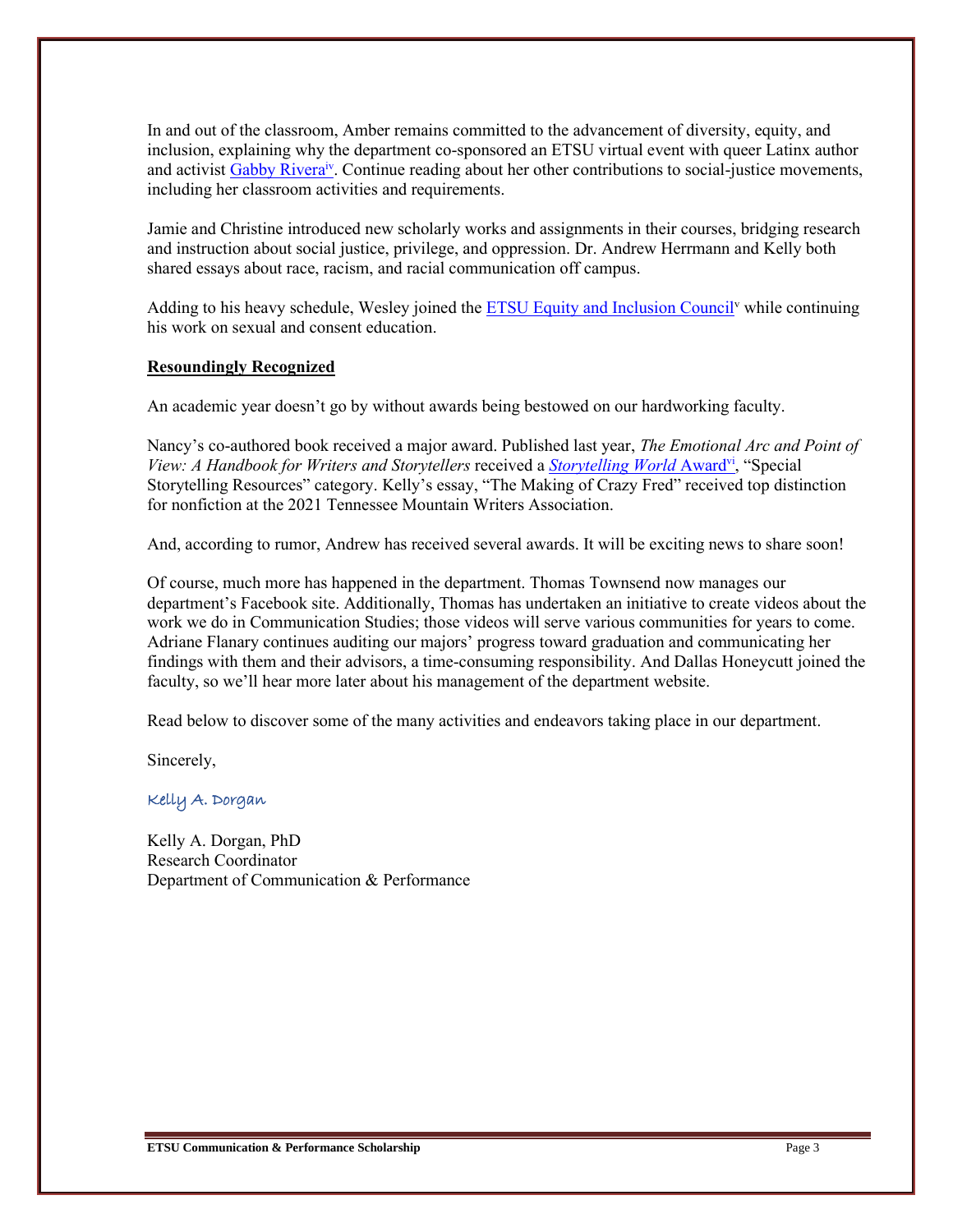# **Thank you, Lori Ann Manis.**

You support our scholarly and creative activities in profound and often invisible ways. Thanks for navigating us through the hoops and over the hurdles, quietly pointing us in the right direction—and, sometimes, away from the wrong directions.

And, certainly, thank you for your help with producing this annual report.

*Shout Out!*

**Faculty Activities**

**~Selected~**

## **Christine Anzur**

#### **Publications:**

Weiss, J. K., & **Anzur, C. K.** (Under Review). "Sometimes, During Deployment, It Seems Like We Won't Make It": Applying the Relational Turbulence Model to Couples Experiencing Military Deployment.

**Anzur, C.K.** (Accepted). A Risk Worth Concealing. In Donna McCart Sharkey (Ed.). *Don't Tell: What Families Hide*. Demeter Press.

#### **Virtual Presentations:**

**Anzur, C.K.** (2020, Fall). Introduction to Interpersonal Communication. Presented at Johnson County High School, TN.

#### **Wesley Buerkle**

#### **Publications:**

**Buerkle, W.** (Forthcoming). "Dad Bros**:** Performing Fatherhood in a Social Media Group" In *Communicating Fatherhood: New Directions in Theory, Research, and Education.* Eds. Vincent Waldron and Thomas Socha. Peter Lang: New York City, 2022.

## **Virtual Presentation:**

"Dad Bros**:** Performing Fatherhood in a Social Media Group" Presented at the Annual Meeting of the Popular Culture Association/American Culture Association. Online, May 2021.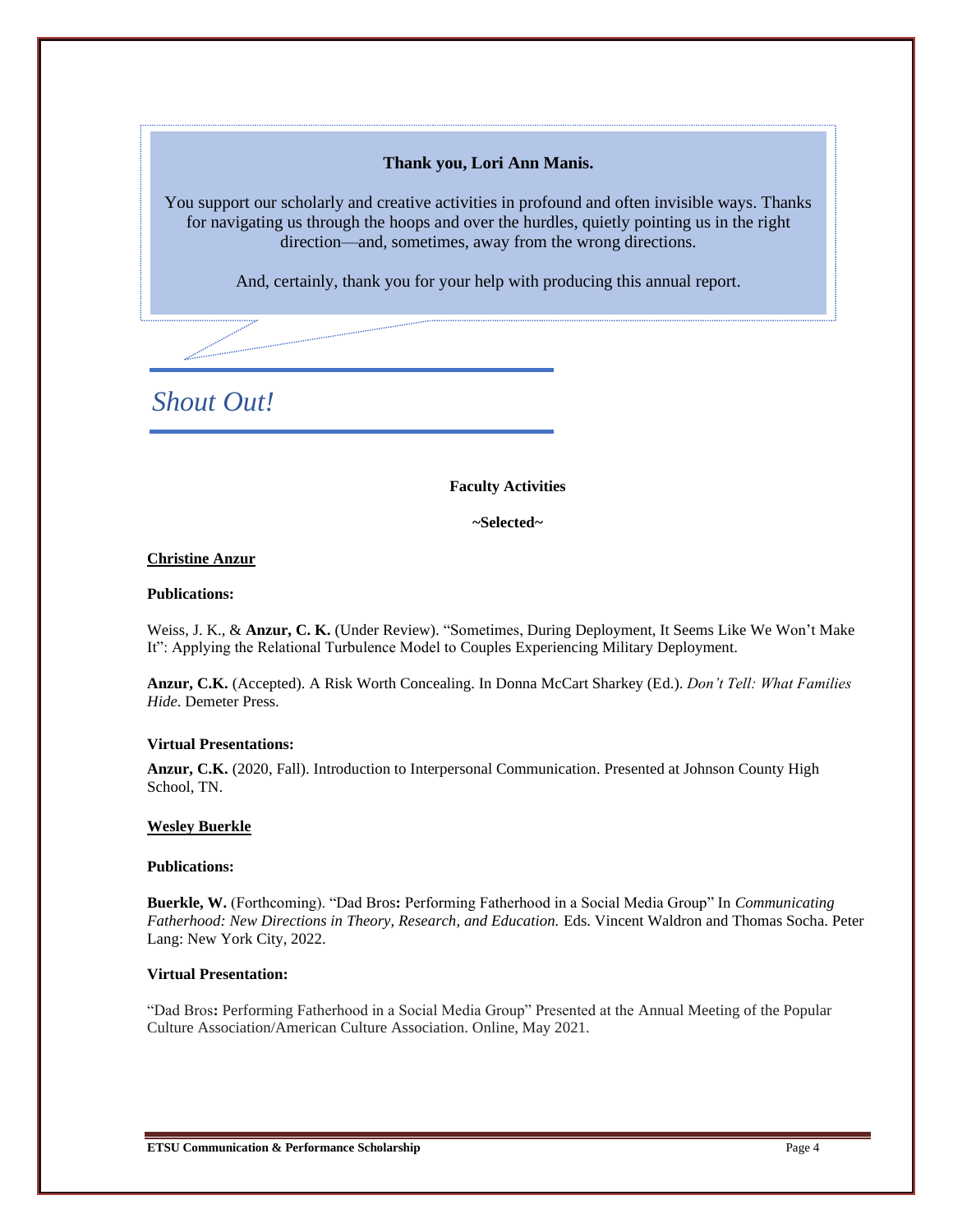#### **Nancy Donoval**

#### **Award:**

Niemi, L., & **Donoval, N.** (2020). [Award Recipient] *Point of View and the Emotional Arc of Stories: A Handbook for Writers and Storytellers. [Storytelling World](https://storytellingworld.com/2021/)* Award, "Special Storytelling Resources" Category.

#### **Virtual Presentation:**

**Donoval, N.** (2020, September 28). *Telling the Story of Your Research,* East Tennessee State University, Johnson City, TN.

#### **Kelly A. Dorgan**

#### **Publications:**

**Dorgan, K.A.** (Forthcoming). Pandemic Professor. *The Reckoning: Tennessee Writers On 2020.*

**Dorgan, K.A.** (2020). Custodian of Our Story. *Delmarva Review, 13*, pp. 40-47.

#### **Digital Reprints:**

**Dorgan, K.A.** (Accepted). Under the Rhododendrons. *The Bookends Review* [Reprint].

**Dorgan, K.A.** (2021, March). Custodian of Our Story. *[Talbot Spy](https://talbotspy.org/delmarva-review-custodian-of-our-story-by-kelly-a-dorgan/)* [Reprint]vii *[Chestertown Spy](https://chestertownspy.org/2021/03/27/delmarva-review-custodian-of-our-story-by-kelly-a-dorgan/)* [Reprint]viii *[Cambridge Spy](https://cambridgespy.org/2021/03/27/delmarva-review-custodian-of-our-story-by-kelly-a-dorgan/)* [Reprint]ix

#### **Virtual Presentation:**

**Dorgan, K.A.** (2021, March 11). White Space. Presented at the Appalachian Studies Association Conference. Online. March 2021.

#### **Virtual Reading**:

**Dorgan, K.A.** (2021, April 14). Custodian of Our Story. *Cambridge Community Radio*  [MidShore MidDay]. Available on **[SoundCloud](https://soundcloud.com/whcp-radio/custodian-of-our-story-kelly-a-dorgan-april-2021)**<sup>x</sup>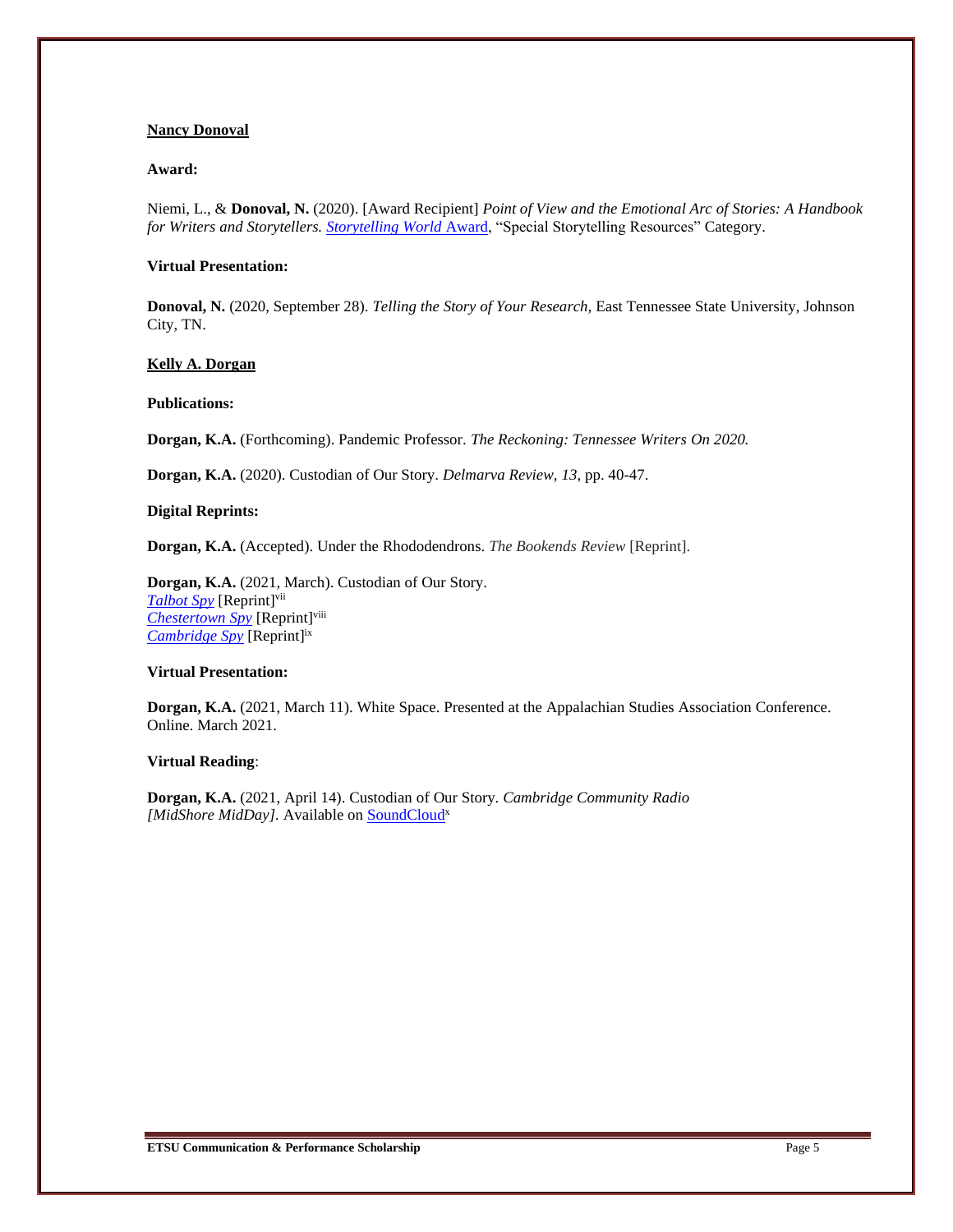### **VIRTUALLY AWESOME**

Responding to community and departmental needs during the pandemic, **Nancy Donoval** held the sold-out [Summer Storytelling Institutes](https://www.etsu.edu/cas/comm_perform/academics/storytelling.php) online. Master classes featured Janice Del Negro and Kevin Kling and focused on reimagining folk and fairy tales, as well as writing and telling healing stories. Nancy was also the featured performer via Zoom for The Grapevine Storytelling Series based in Washington, DC.

Of course, Nancy continued serving students. For example, she crafted and submitted a proposal to the new Mary B. Martin School of the Arts fund to support the creation and implementation of a multi-day intensive Digital Storytelling Workshop for Fall 2021. Additionally, she designed and taught a Zoom workshop on storytelling concepts and techniques for the students participating in ETSU's 3MT, a competition that helps young scholars develop research-presentation skills (You'll recall that our own [Donna Paulsen won it in 2019,](https://www.etsu.edu/etsu-news/2019/12-december/3mt-2019-paulsen.php) and I hear there's more good news to come in 2021).

In July, **Amber Kinser** participated in a (virtual) conversation about holiday gatherings on the podcast, *[Communication Matters.](https://natcompodcast.podbean.com/e/fourth-of-july-1624919980/?fbclid=IwAR3nWe10O7HoI_miHrMPfWYGOMy47SAAjffTGD4tF8Yxqcl-6CgiRCAV2YA)* Adding her voice to the episode, she talks about how we can't really examine food without examining gender, and she explores the gendered performances of meal preparation for the Fourth of July. It's a great conversation; take a listen (click the hyperlink [here](https://natcompodcast.podbean.com/e/fourth-of-july-1624919980/?fbclid=IwAR3nWe10O7HoI_miHrMPfWYGOMy47SAAjffTGD4tF8Yxqcl-6CgiRCAV2YA) or find the link at the end of this report).

After publishing her essay, "Custodian of Our Story," **Kelly Dorgan** was invited to have it digitally reprinted by three news outlets in New England, including *The Talbot Spy,* with each site having over 10 thousand subscribers. Following the essay's reprint, it caught the attention of the Founder and General Manager of Cambridge Community Radio who wanted to feature an audio reading during drive-time. The recording has now been made available o[n SoundCloud.](https://soundcloud.com/whcp-radio/custodian-of-our-story-kelly-a-dorgan-april-2021)

Several of our faculty took time to speak with students about what we do and teach in our department. **Christine Anzur** taught "Intro to Interpersonal" to a remote class at Johnson County High School. She also spoke (virtually) with ETSU Expedition Leader Student Organization about how students can enhance interpersonal connection while giving tours, wearing masks, and practicing social distancing.

**Laughton Messmer** presented his virtual talk, "Being a Better Arguer and Debater," to an English class at Hardin Valley Academy. As if he isn't busy enough with our debate team, he also spoke by invitation to the Interfraternity Council about the importance of ethical communication.

Both **Laughton and Wesley Buerkle** attended virtual conferences. Laughton presented at the 2021 Tennessee Communication Association virtual annual conference. In a timely talk, Laughton discussed how to help debate and forensics programs thrive during the pandemic. Wesley continued his scholarly work on fathering and masculinity studies, this time focusing on social media; he presented at the Popular Culture Association/American Culture Association annual meeting held online.

As usual, **Jamie Sproles** had a busy year. She presented "Your Self Concept: Why it Matters Personally and Professionally" at Murray County School, Northwest Georgia. This was in addition to her important work to coordinate and host alumni virtual talks by Rachel Stiltner, Community Engagement Specialist with Ballad Health.

**Donna Paulsen** spoke with students in Murray County School in Georgia, talking with them about nonverbal communication and impression management. As you'll recall, Donna also developed a one-woman show based on her award-winning thesis, *Sing, O Barren One: An Original Storytelling Concert Exploring Christian Women's Experiences with Infertility and Pregnancy Loss.* Performing it live locally, Donna made a recording of the show available o[n YouTube](https://www.youtube.com/watch?v=rEy0AibmKUg)<sup>xi</sup>, ensuring that other audiences will be able to watch it. To date, *Sing O Barren One* has nearly 100 views, and that is on top of her original live performance.

A special thanks to our faculty who are finding ways to reach across communities and audiences.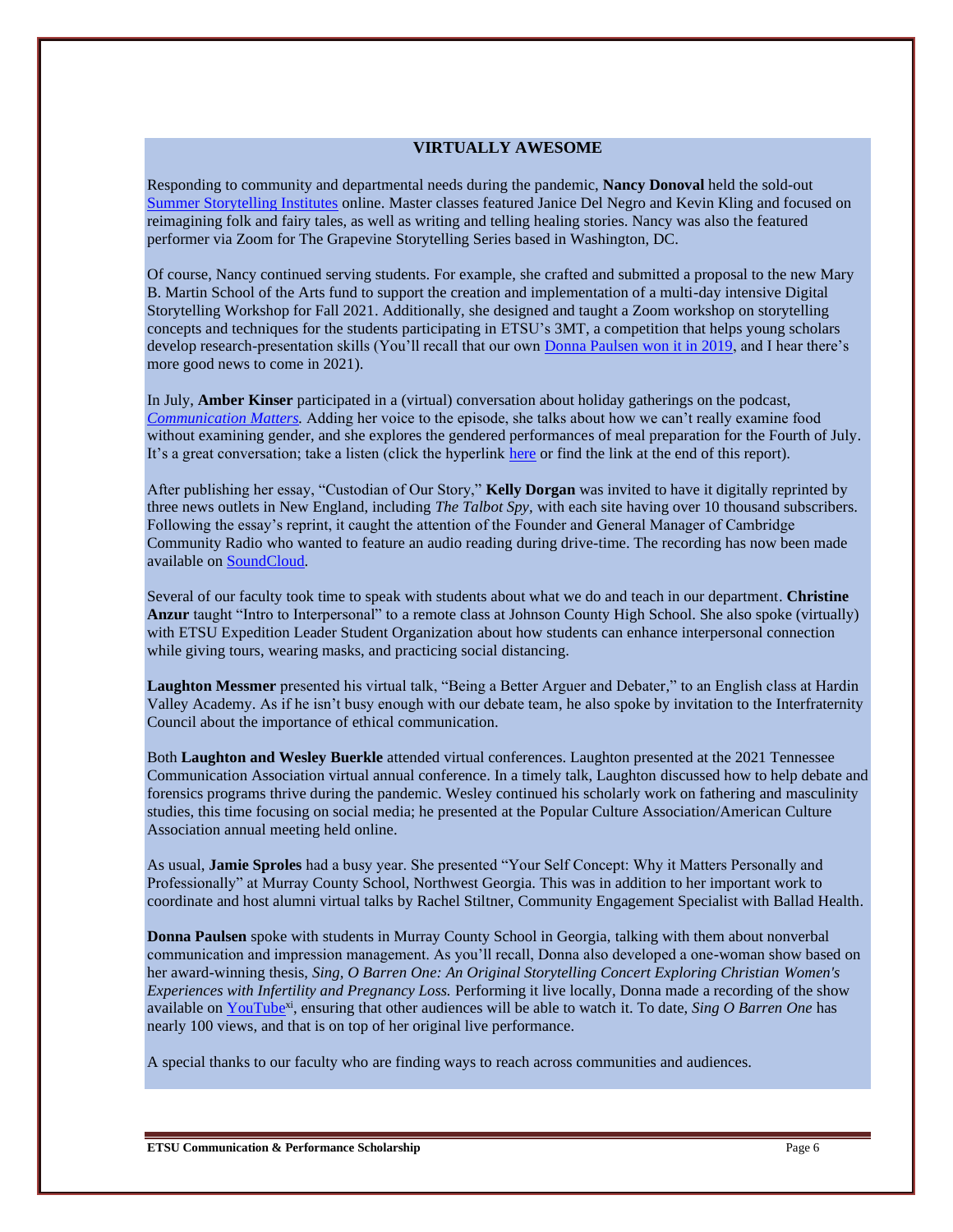#### **Andrew Herrmann**

#### **Publications:**

Bochner, A. P., & **Herrmann, A. F.** (2020). Practicing Narrative Inquiry II: Making Meanings Move. In P. Leavy (Ed.), *The Oxford Handbook of Qualitative Inquiry*, 2nd ed (pp. 285-328). Oxford University Press.

Dunn, R. A., **& Herrmann, A. F.** (2020). Comic Con Communion: Gender, Cosplay, and Media Fandom. In R. A. Dunn (Ed.), *Multidisciplinary Perspectives on Media Fandom* (pp. 37-52). IGI Global.

**Herrmann, A. F.** & Herbig, A. (2021). An Autoethnography of Working, Failing, and Reworking Public Scholarship. In P. Leavy (Ed.), *Popularizing Scholarly Research: Research Methods and Practices* (pp. 104-131). Oxford University Press.

Herrmann, A. F., & Adams, T. E. (2021). *Learning to be Editors. Journal of Autoethnography, 2, 1-4.xii* 

Herbig, A., **Herrmann, A. F**., Watson, A., Tyma, A. W., Miller, J. (2020). Critical Rhetoric as Collaboration. *International Journal of Communication, 14,* 885-898.

**Herrmann, A. F.** (2021). [Forum Introduction: Frailty and Strength During COVID-19.](https://online.ucpress.edu/joae/article/2/2/217/116626/Forum-IntroductionFrailty-and-Strength-During) *Journal of Autoethnography, 2,* 217-220. xiii

**Herrmann, A. F.** (2020). Purity, Nationalism, and Whiteness: The Fracturing of Fundamentalist Evangelicalism. *International Review of Qualitative Research, 13,* 414-332.

#### **Amber Kinser**

#### **Virtual Presentation:**

**Kinser, A.K.** (2021, March 10). Women, Gender, and Communication. Sponsored by the ETSU School of Graduate Studies, Johnson City, TN.

#### **Podcast:**

Kinser, A.K. (2021, July 1). [Guest]. [The Fourth of July.](https://www.natcom.org/ncapodcast) *Communication Matters.*

#### **Erin B. Messmer**

#### **Dissertation:**

**Messmer, E.** (2021). *[First-Generation Women's Perceptions of Support While Enrolled in College: A](https://dc.etsu.edu/etd/3877/)*  **[Phenomenological Study](https://dc.etsu.edu/etd/3877/) [Dissertation]. East Tennessee State University.**<sup>xiv</sup>

#### **Virtual Presentation:**

**Messmer, E.** (2021, March 26). Debate/Forensics During the Pandemic: Overcoming Challenges to Sustain Programs. Presented at the 2021 Tennessee Communication Association Convention. Online. March, 2021.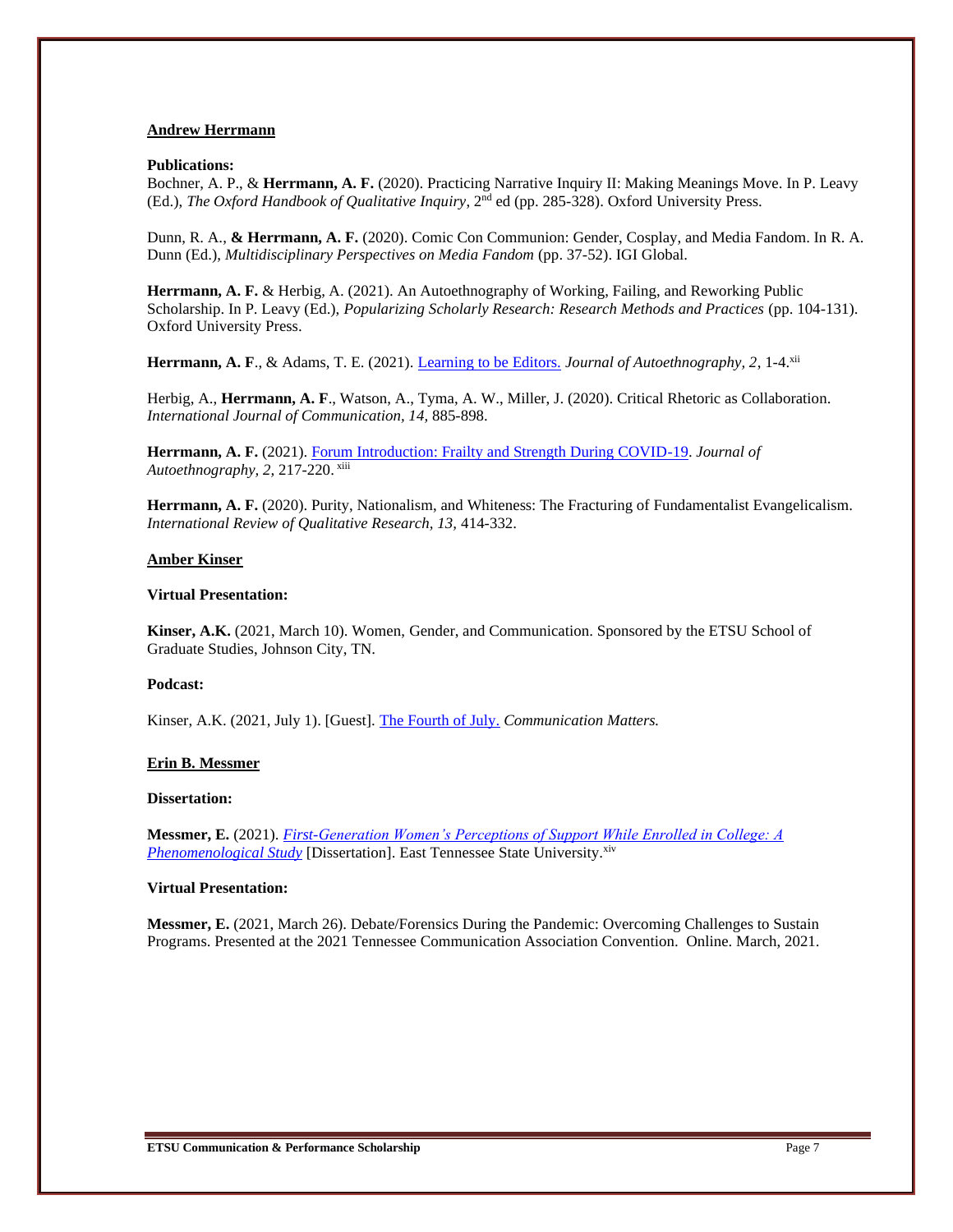# **Dissertation Research in the Pandemic**

**Dr. Erin B. Messmer** concluded her dissertation research after a successful defense in the Spring 2021 semester.

You may recall that she had to redesign her dissertation when the pandemic hit, requiring that she adapt to remote data collection.

Recruiting 11 females from undergraduate and graduate programs across the United States, Erin interviewed participants via Zoom. She explored participants' perceptions of support they received, and wanted to receive, from family, friends, and members of their college/university.

Erin's findings reveal the importance of mentorship and emotional support. Also, her work highlights the need for financial assistance, as well as the critical role of familial support. Discussing intersectional implications, such as race and motherhood, Erin helps illustrate how support is critical during a crisis like the COVID-19 pandemic.

When she's not busy in the classroom or in her new role as Director of Learning Support in Reading, she is exploring ways to disseminate her research findings and looks forward to publishing in the future.

Check out her dissertation at [https://dc.etsu.edu/etd/3877.](https://dc.etsu.edu/etd/3877)

Congratulations, Dr. Erin B. Messmer!

#### **Laughton Messmer**

#### **Virtual Presentations:**

**Messmer, L.** (2021, March 26). Debate/Forensics During the Pandemic: Overcoming Challenges to Sustain Programs. Presented at the 2021 Tennessee Communication Association Convention. Online. March, 2021.

**Messmer, L.** (2021, March 8). Being a Better Arguer and Debater. Presented at Hardin Valley Academy, Knox County, TN.

#### **Donna Paulsen**

#### **Publication:**

**Paulsen, D.** (2021). Barren Voices. *[The Mockingbird,](https://www.etsu.edu/cas/litlang/mockingbird/documents/mockingbird2021.pdf) 48,* pp. 89-97. xv

#### **Performance:**

**Paulsen, D. (2020, September 25).** Sing, O Barren One: An Original Storytelling Concert Exploring Christian Women's Experiences with Infertility and Pregnancy Loss. Presented at Christ Community Church, Johnson City, TN.

#### **Virtual Performance:**

Paulsen, D. (2020, November 18). Sing, O Barren One [Video][. YouTube.](https://www.youtube.com/watch?v=rEy0AibmKUg)<sup>xvi</sup>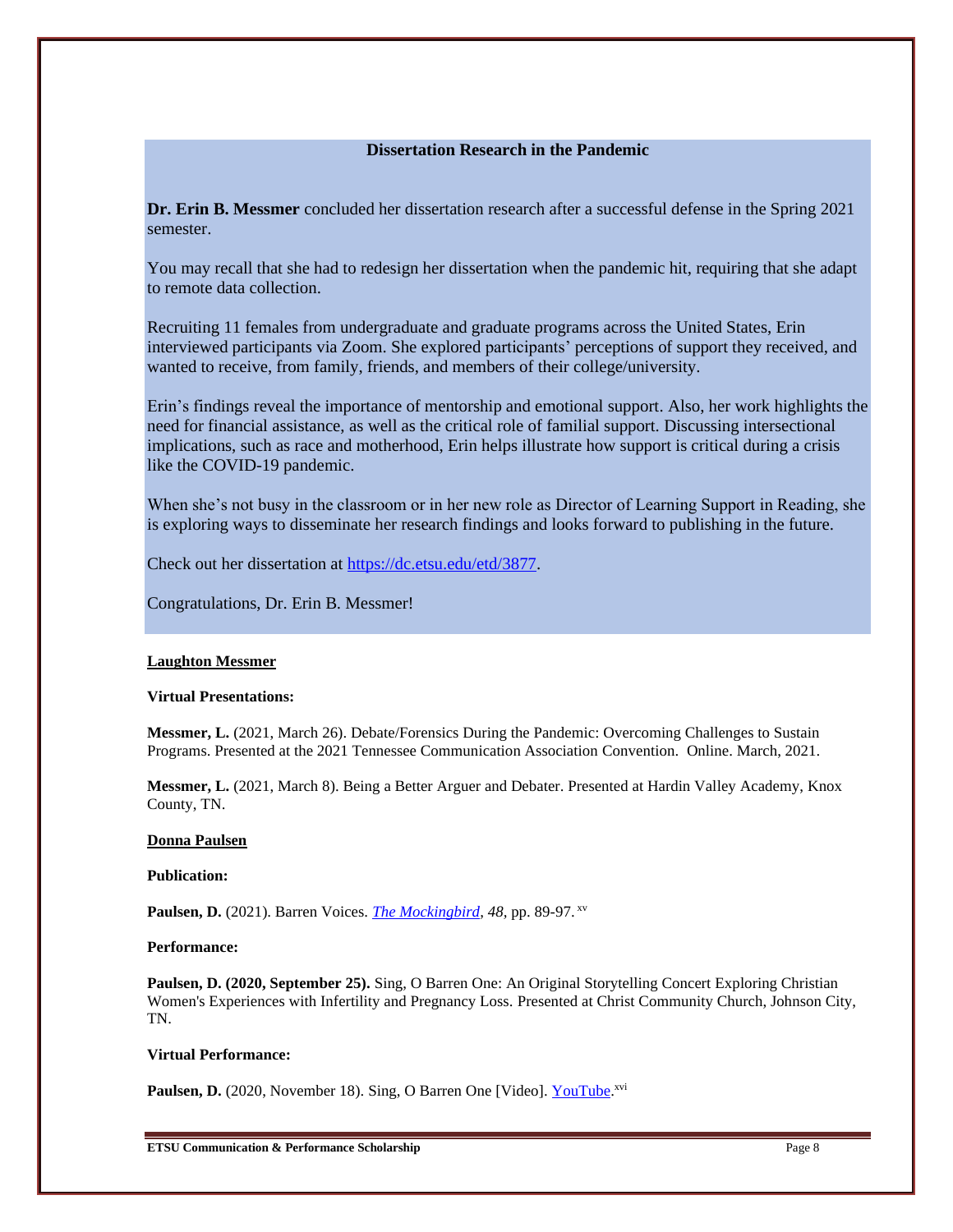#### **Virtual Presentation:**

**Paulsen, D.** (2021, March 30). Let Me Hear Your Body Talk. Presented at Murray County School, Northwest Georgia.

#### **Delanna Reed**

#### **Performance:**

**Reed, D.** (2020, October). [Performance] Appalachian Tales and Ghost Stories. Vance Birthplace Historic Site, Weaverville, NC.

**Reed, D.** (2020, October). [Performance] Ghost Stories*.* Historic Rugby Ghostly Gathering, Rugby, TN.

**Reed, D.** (2020, October). [Performance] Ghost Stories. Rocky Fork State Park, Flag Pond, TN.

**Reed, D.** (2021, August 7 & 8). [Performance] Jonesborough Storytellers Guild Graveyard Tales, at Rocky Mount Historic Site, TN.

**Reed, D.** (2021, July 3). [Performance] Jonesborough Days, Jonesborough, TN.

#### **Jamie Sproles**

#### **Virtual Presentation:**

**Sproles, J.** (2021, April 16). Your Self Concept: Why It Matters Personally and Professionally. Presented at Murray County School, Northwest Georgia.

# **SOCIALLY SIGNIFICANT**

Throughout the 2020-2021 academic year, Department Chair **Amber Kinser** spearheaded our responses to socially relevant events. She collaborated with faculty to draft, revise, and issue several statements, including about the January 6<sup>th</sup> attempted insurrection at the US Capitol and the ETSU Men's Basketball team taking a knee. Read those statements, as well as the one about the Atlanta hate crimes[, here.](https://www.etsu.edu/cas/comm_perform/dept_news.php)

A noteworthy endeavor, Amber took her own social justice work into her Speaking for Social Change class. She infused the course with antiracism readings and assignments, including requiring students to develop and present a racial autobiography speech and create a policy change podcast.

Similarly, **Jamie Sproles** and **Christine Anzur** introduced new scholarly works and assignments in their courses. **Adriane Flanary** and Jamie introduced a cultural privilege assignment to foster student dialogue about antiracism, and both attended workshops to learn more about teaching diverse student populations. Christine incorporated peer-reviewed research articles into her undergraduate classes to help students consider and reflect upon standpoints of BIPOC communities.

Outside the classroom, faculty took their work into various academic communities to continue the discussion about antiracism and privilege. **Andrew Herrmann** published his essay, "Purity, Nationalism, and Whiteness: The Fracturing of Fundamentalist Evangelicalism" in the *International Review of Qualitative Research*. **Kelly Dorgan** presented her personal narrative "White Space" at the 2021 Appalachian Studies Association annual conference which focused on antiracism measures and activism throughout the region.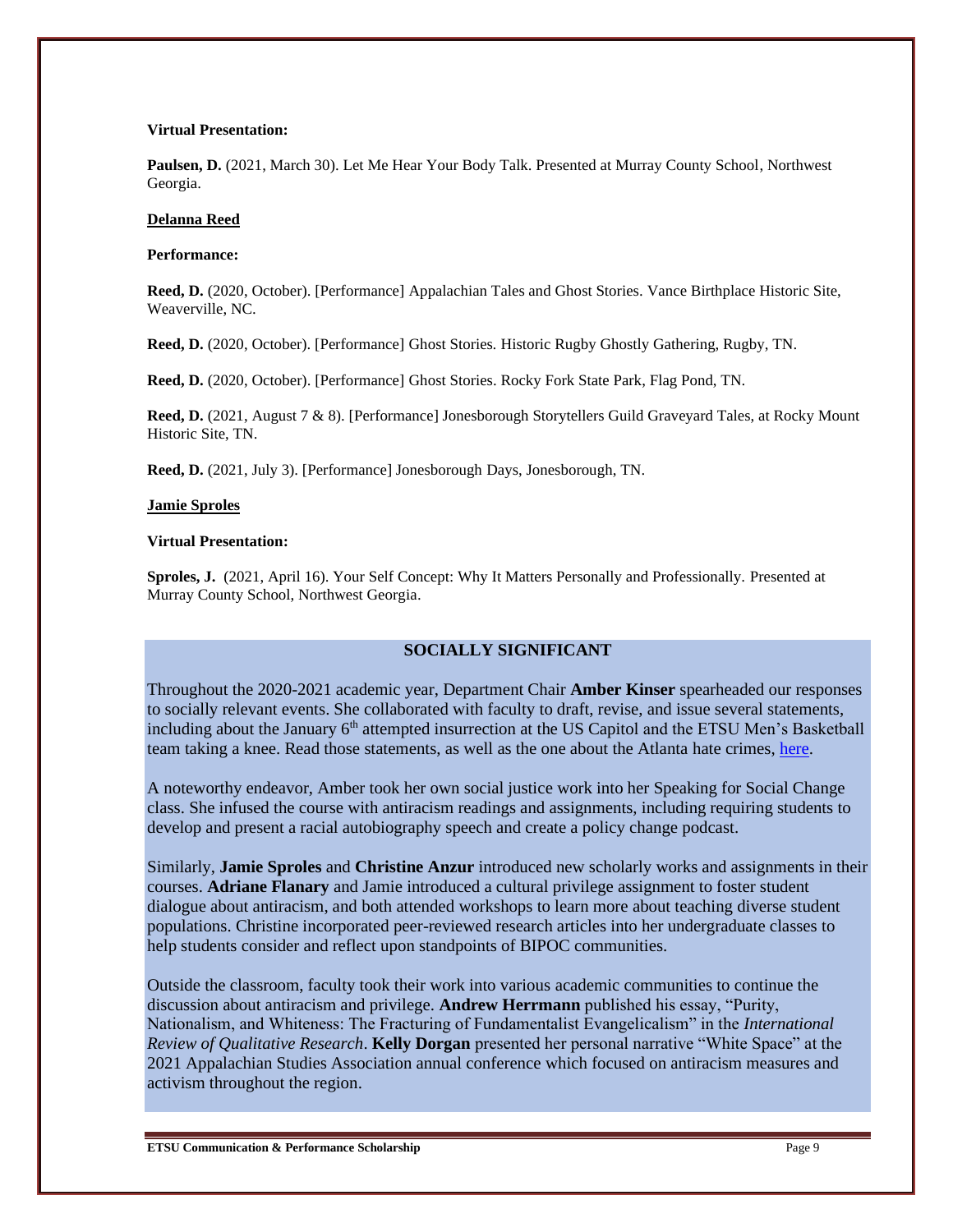In addition to joining the ETSU Equity and Inclusion Council, **Wesley Buerkle** continues his significant work on sexual and consent education. Working through th[e APS Research Discovery program](https://www.etsu.edu/honors/ug_research/funding/discovery.php)<sup>xvii</sup>, he secured funding for an undergraduate research assistant to review existing literature and videos on consent. During NIA, Kelly Dorgan worked with undergraduate major Brittni Akers during an independent study to review literature related to "good girl" communication scripting as part of a larger book project. More to come on these initiatives later.

Year after year, our faculty continue to recommit themselves to engaging diversity, equity, and inclusion initiatives inside and outside the classroom, as well as on and off campus.

# **~Selected~**

#### **Graduate & Undergraduate Work:**

#### **Theses:**

Lewis, Abby N. (2020)[. A Poetic Ethnodrama: Discussing the Impact of the Pressure to Publish on Creative](https://dc.etsu.edu/etd/3690/)  [Writers' Production](https://dc.etsu.edu/etd/3690/) [Thesis Advisor, Dr. Andrew Herrmann]<sup>xviii</sup>.

Garrison, Debora (2021). "We're Sinking and We're Sinking Quick": Family and Feeding Work During COVID-19 for Single, White, Middle-Class Mothers [Thesis Advisor, Dr. Amber E. Kinser].

Selleck, Cassie Dandridge (2021). Strategies of Stigmatized Grief Management [Thesis Advisor, Dr. Amber E. Kinser].

Walonski, Chris (2021). Skin Deep: Body Modification and Agentic Identities among Individuals with Skin [Conditions](https://dc.etsu.edu/etd/3906/) [Thesis Advisor, Dr. Amber E. Kinser]<sup>xix</sup>.

#### **Capstones:**

Duff, Megan (2021). Sewage Runoff: The Stories and Experiences of Unmarried Women in Rural Appalachia [Capstone Advisor, Professor Nancy Donoval].

Githinji, Lydia (2021). Women-Run Businesses: How Small Businesses Coped with the COVID-19 Pandemic [Capstone Advisor, Dr. Delanna Reed]

Menon, Tejaswini (2021). Embodied Storytelling: A Curriculum for Ages 4 to 12 Combining Yoga and Story to Enhance Focus [Capstone Advisor, Professor Nancy Donoval].

### **Publications:**

Duff, Megan (2021). [A Town Neglected: Living in Harland, KY During COVID-19.](https://online.ucpress.edu/joae/article/2/2/221/116630/A-Town-NeglectedLiving-in-Harlan-Kentucky-during) *Journal of Autoethnography,*  2 (2), 221-225<sup>xx</sup>.

Various Student Authors (2021). *[The Mockingbird](https://www.etsu.edu/cas/litlang/mockingbird/documents/mockingbird2021.pdf)xxi* 

Norris, Rhea (2021). Lying in Plain Sight: Deception Through an Eating Disorder Lens, pp. 56-61.

Pizzino, Leticia (2021). Unlocking Hearts, pp. 17-20.

Selleck, Cassie (2021). Past Time, p. 54.

Walonski, Chris (2021). Superstition, pp. 13-14.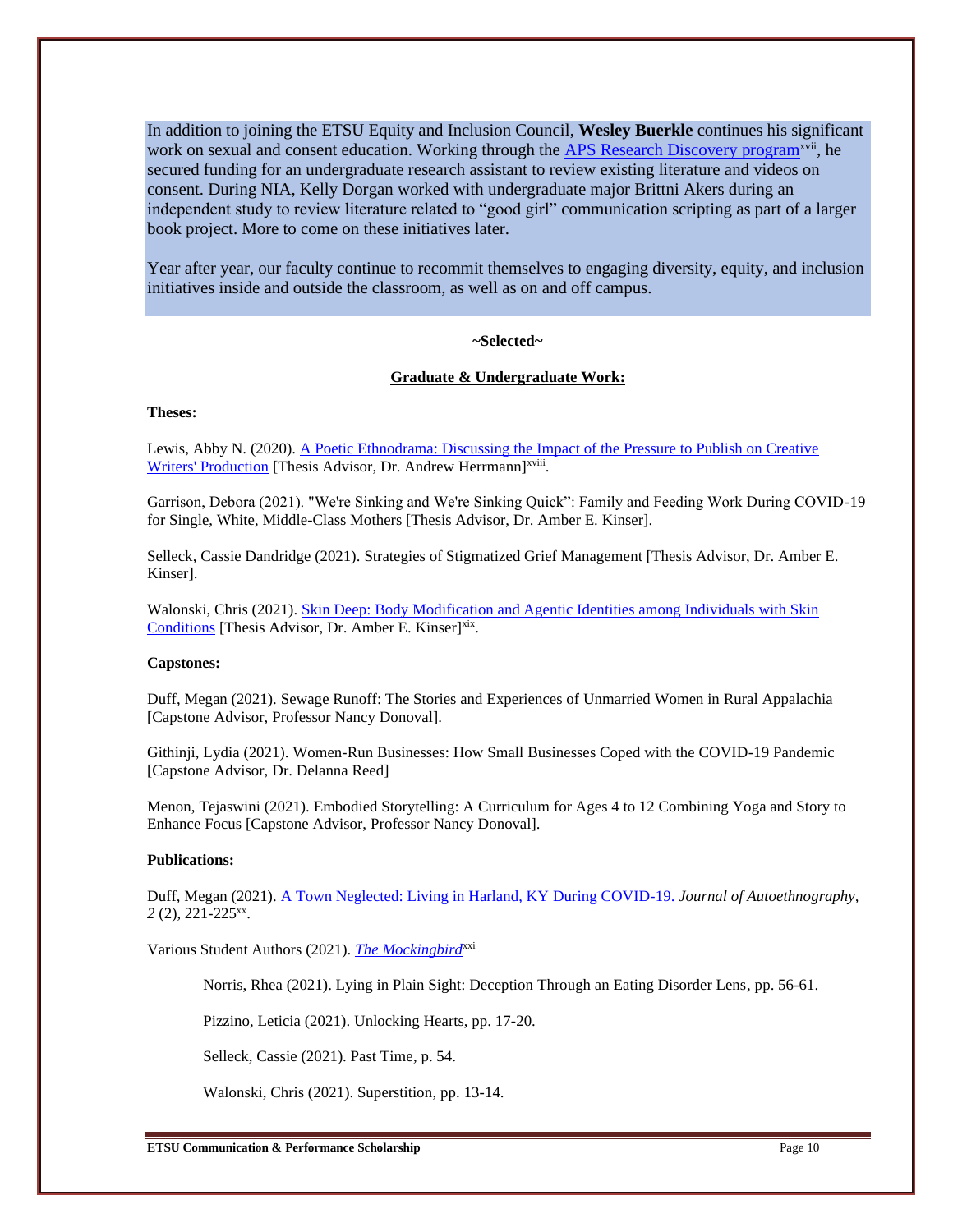# **Thank you, Laughton Messmer, Erin B. Messmer, & Donna Paulsen**

Your hard work resulted in the Speech and Debate Team having numerous accomplishments in 2020-2021. Here are only a few:

## **Cyber Falcon Tournament, Bowling Green State University**

Emily Napier-  $1<sup>st</sup>$  Place Research Paper Presentation &  $4<sup>th</sup>$  Place After Dinner Speaking Tessa Cavender- 5<sup>th</sup> Place Media Broadcasting

### **Off-Broadway Tournament, Hofstra University and Nassau State Community College**

Carson Frizzell- 2<sup>nd</sup> Place in IPDA Debate & 3<sup>rd</sup> Place Speaker Brooke Hornberger- 3<sup>rd</sup> Place Persuasive Speaking Sylvia Meredith & Jared Grosvenor- 2<sup>nd</sup> Place Parliamentary Debate 1 st Place Debate Team Sweepstakes 2<sup>nd</sup> Place Overall Team Sweepstakes

#### **Gorlok Gala, Webster University**

Brooke Hornberger- 3<sup>rd</sup> Place Persuasive Speaking Nathaniel Vernon- 2<sup>nd</sup> Place Novice Speaker in Parliamentary Debate Charles Pratt- 3<sup>rd</sup> Place Novice Speaker in Parliamentary Debate

# **Tennessee Interstate Forensic Association State Tournament**-

Brook Hornberger- State Champion in Persuasive Speaking

# **Virtual Valentine/Todd Lewis Memorial Tournament Swing, University of Oklahoma & Biola University**-

Brooke Hornberger- 1<sup>st</sup> Place Persuasive Speaking

# **2021 American Forensics Association-National Speech Tournament**

Brooke Hornberger, Persuasive Speaking Emily Napier, After Dinner Speech

#### **Interstate Oratory Association Tournament** Brooke Hornberger, Persuasive Speaking

#### **Funding Opportunities**

÷ **ETSU Internal Funding Overview** [https://www.etsu.edu/research/orspa/funding\\_opps/internal.php](https://www.etsu.edu/research/orspa/funding_opps/internal.php)

#### 4 **ETSU Elevates (team-based service grant)**

**General Information** <https://www.etsu.edu/etsuelevates/>

#### 4. **ETSU Research Development Committee**

**Small Research Grants** <https://www.etsu.edu/research/rdc/smallgrant/default.php>

**ETSU Communication & Performance Scholarship** Page 11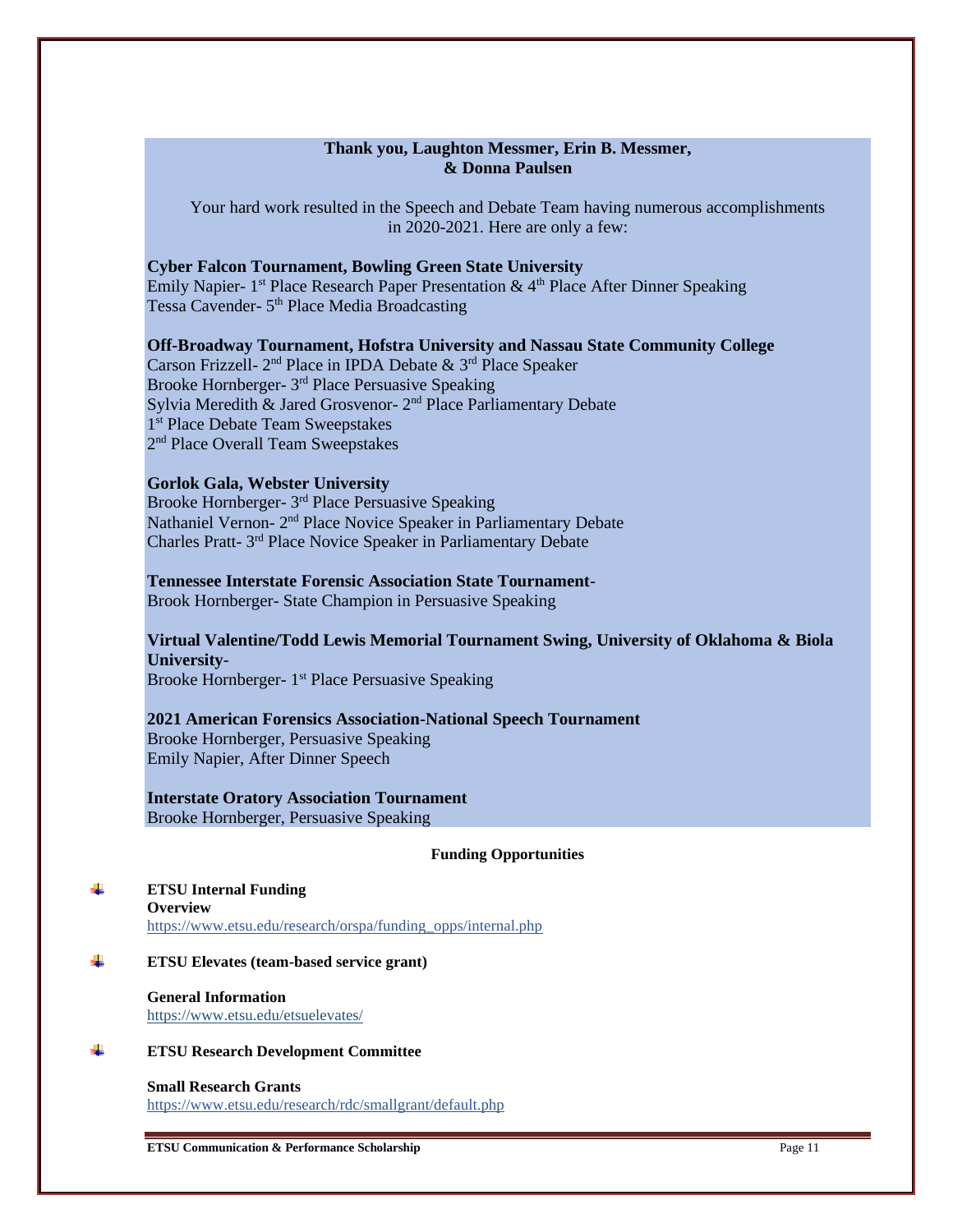#### **Major Research Grants** <https://www.etsu.edu/research/rdc/major/default.php>

#### **Interdisciplinary Research Grants** <https://www.etsu.edu/research/rdc/interdisciplinary/default.php>

#### 4 **ETSU Instructional Development Committee**

**General Information** <http://www.etsu.edu/academicaffairs/instructional-grants.php>

#### ÷. **ETSU Internationalization Faculty Grant Program**

**General Information** [https://www.etsu.edu/research/orspa/funding\\_opps/internal.php#Internationalization](https://www.etsu.edu/research/orspa/funding_opps/internal.php#Internationalization)

#### d. **ETSU PGIA**

**General Information** [https://www.etsu.edu/research/orspa/funding\\_opps/internal.php#PGIA](https://www.etsu.edu/research/orspa/funding_opps/internal.php#PGIA)

#### d. **ETSU Travel Award for Arts & Sciences Faculty**

**General Information** [https://www.etsu.edu/research/orspa/funding\\_opps/internal.php#TAASF](https://www.etsu.edu/research/orspa/funding_opps/internal.php#TAASF)

#### **ETSU Student Opportunities**

**ETSU Student/Faculty Collaborative Research Grant** [https://www.etsu.edu/research/orspa/funding\\_opps/internal.php#Collaborative](https://www.etsu.edu/research/orspa/funding_opps/internal.php#Collaborative)

**ETSU Undergraduate Travel Grants (Undergraduate)**

[http://www.etsu.edu/honors/ug\\_research/funding/travel.php](http://www.etsu.edu/honors/ug_research/funding/travel.php)

## **Links to Select Works & Projects**

- iii [https://www.etsu.edu/cas/comm\\_perform/dept\\_news.php](https://www.etsu.edu/cas/comm_perform/dept_news.php)
- iv <https://gabbyrivera.com/>
- <sup>v</sup> <https://www.etsu.edu/cas/art-sciences-inclusion/council.php>
- vi <http://storytellingworld.com/2021/>

vii <https://talbotspy.org/delmarva-review-custodian-of-our-story-by-kelly-a-dorgan/>

viii <https://chestertownspy.org/2021/03/27/delmarva-review-custodian-of-our-story-by-kelly-a-dorgan/>

ix <https://cambridgespy.org/2021/03/27/delmarva-review-custodian-of-our-story-by-kelly-a-dorgan/>

<sup>x</sup> <https://soundcloud.com/whcp-radio/custodian-of-our-story-kelly-a-dorgan-april-2021>

**ETSU Communication & Performance Scholarship** Page 12

<sup>i</sup> [https://www.etsu.edu/cas/comm\\_perform/academics/storytelling.php](https://www.etsu.edu/cas/comm_perform/academics/storytelling.php)

ii <https://www.natcom.org/ncapodcast>